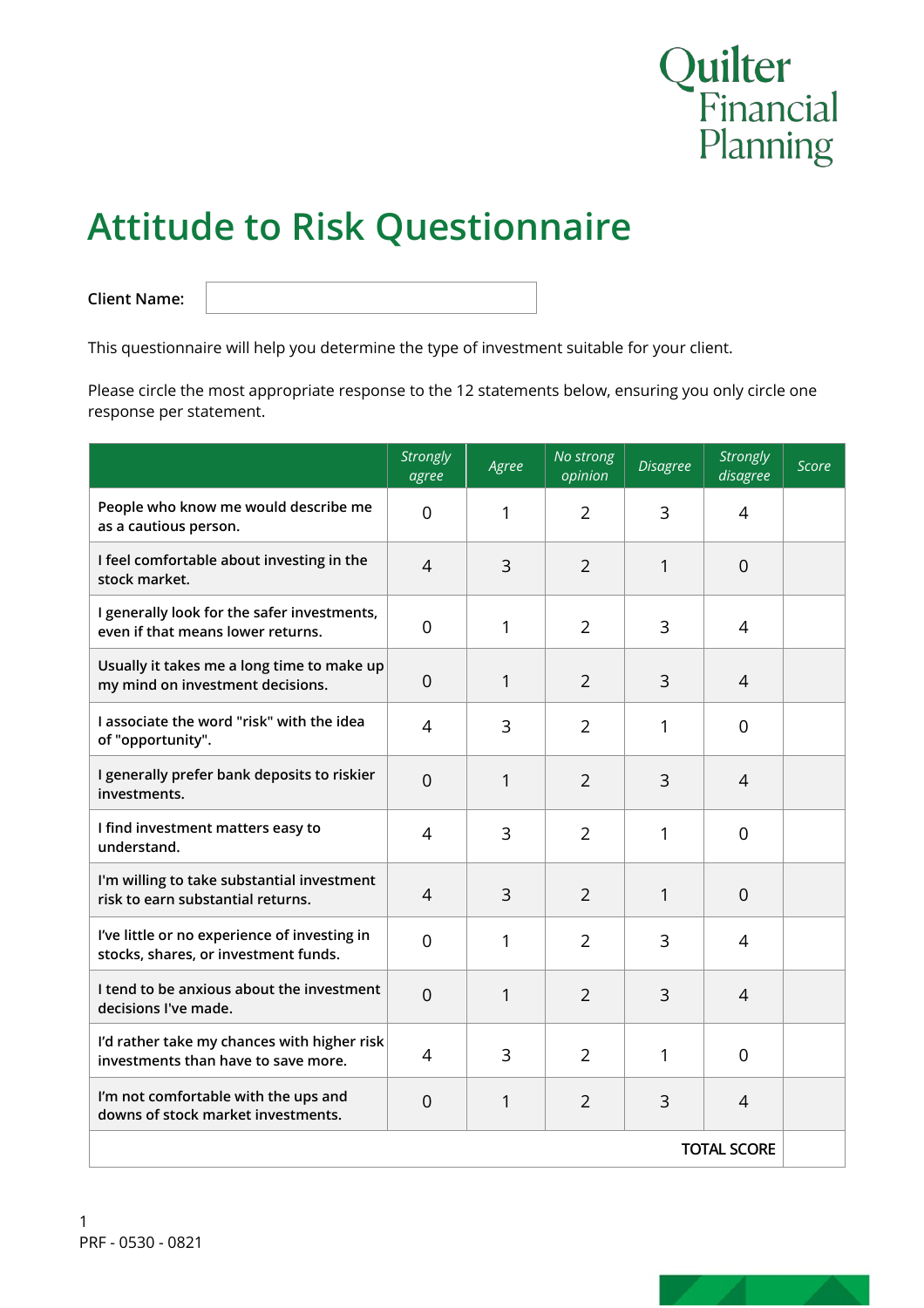

### **Calculating the risk score**

Please follow the steps below to calculate the clients' attitude to risk.

#### **1. Determine Risk Score**

Add the scores from each question on page 1 to determine the total score. Then use the total score to determine the client's risk category using the table below:

| <b>Risk category</b> | Low score | <b>Upper score</b> | Consistency<br>check? |
|----------------------|-----------|--------------------|-----------------------|
| <b>Risk Averse</b>   |           | 10                 | x                     |
| Conservative         | 11        | 15                 | ×                     |
| Balanced             | 16        | 22                 |                       |
| Moderate             | 23        | 28                 |                       |
| Dynamic              | 29        | 34                 |                       |
| Adventurous          | 35        | 48                 |                       |

#### **2. Perform Sense Checks (No Strong Opinion)**

The client's answers should be checked if they have answered 'NO STRONG OPINION' to 5 or more questions.

If the client found the questions difficult to answer or understand, they should be clarified and the opinion verified. Please revisit the risk profiler questions and review/change the client's answers. Alternatively, document in the section below the reasons why the client feels their responses remain valid despite these discrepancies:

### **3. Perform Consistency Check**

If the client has a score of 'balanced' or above the following questions should be reconfirmed with the client where they have provided an answer that is inconsistent with their risk score. This is because it suggests they are uncomfortable with riskier investments:

- **They strongly disagree with question 2**. *I feel comfortable about investing in the stock market.*
- **They strongly agree with question 3**. *I generally look for safer investments, even if that means lower returns.*
- **They strongly agree with question 6**. *I generally prefer bank deposits to riskier investments.*
- **They strongly agree with question 12**. *I'm not comfortable with the ups and downs of stock market investments.*

If the client responses remain unchanged please document in the section below why the client feels their responses remain valid despite these discrepancies.

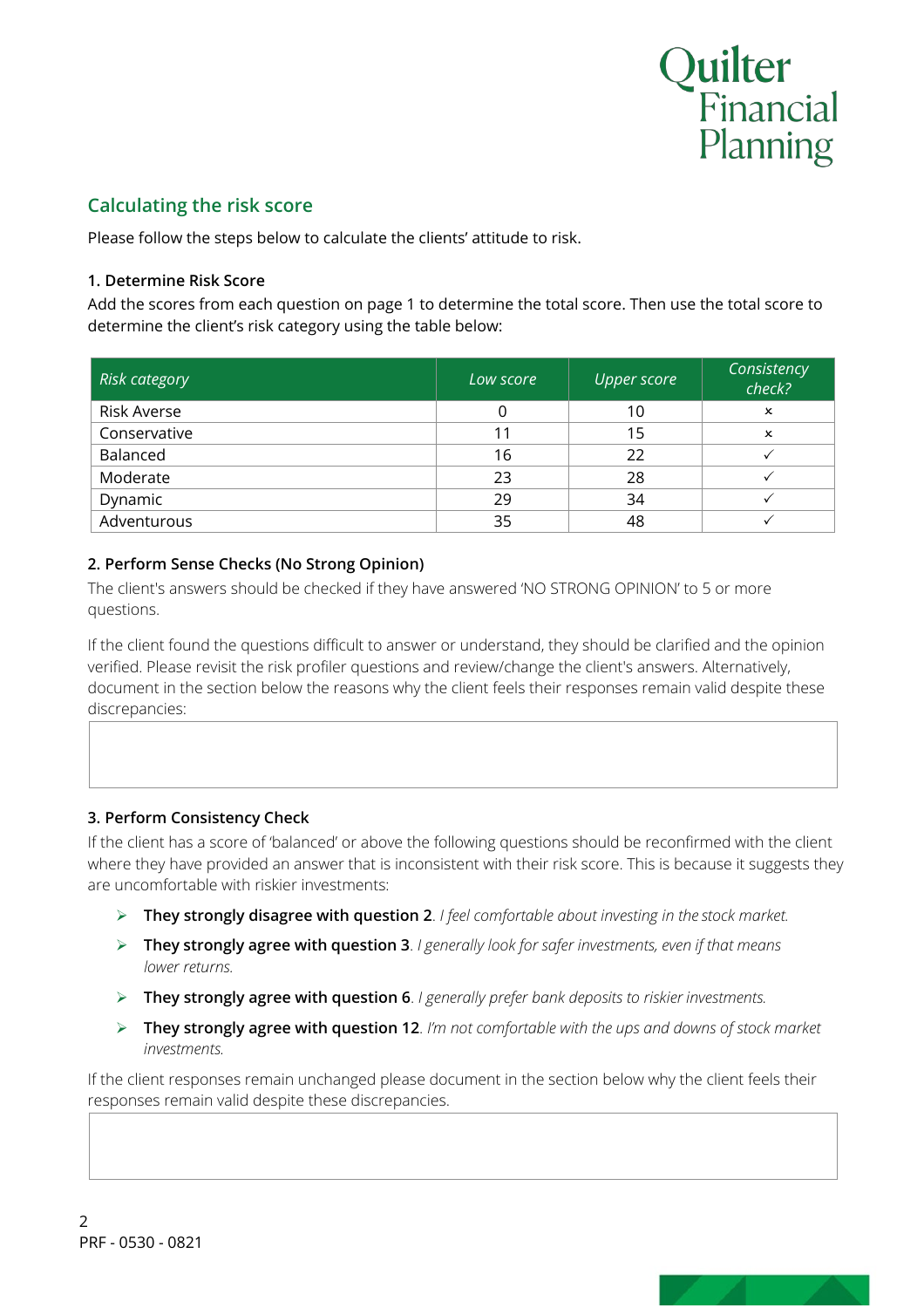# Quilter<br>Financial<br>Planning

# **Questions / prompts**

| Existing investments and knowledge                                                      | Responses |
|-----------------------------------------------------------------------------------------|-----------|
| Tell me about your existing assets /<br>investments?                                    |           |
| How have you made investment decisions in the<br>past?                                  |           |
| Why did you make these investments?                                                     |           |
| What investment strategy did you use?                                                   |           |
| Did you have any preferences as to the type of<br>investment?                           |           |
| Did you regret making any of these investments<br>and why?                              |           |
| Do any of the existing investments have a<br>specific function/objective?               |           |
| How important are your existing investments to<br>your lifestyle?                       |           |
| How have you monitored these investments?                                               |           |
| Has anything changed that has had an impact<br>on the investment strategy?              |           |
| Have you ever made a loss/and or gain on any<br>investments?                            |           |
| If so, what impact did that have, if any?                                               |           |
| How did you feel about the loss/and or gain?                                            |           |
| How do you feel about the volatility that is<br>present in this risk profile?           |           |
| Describe your level of knowledge in respect of<br>investments and how you feel about it |           |
| What do you know about asset classes?                                                   |           |
| What sort of asset mix would you expect to see<br>based on your risk profile?           |           |

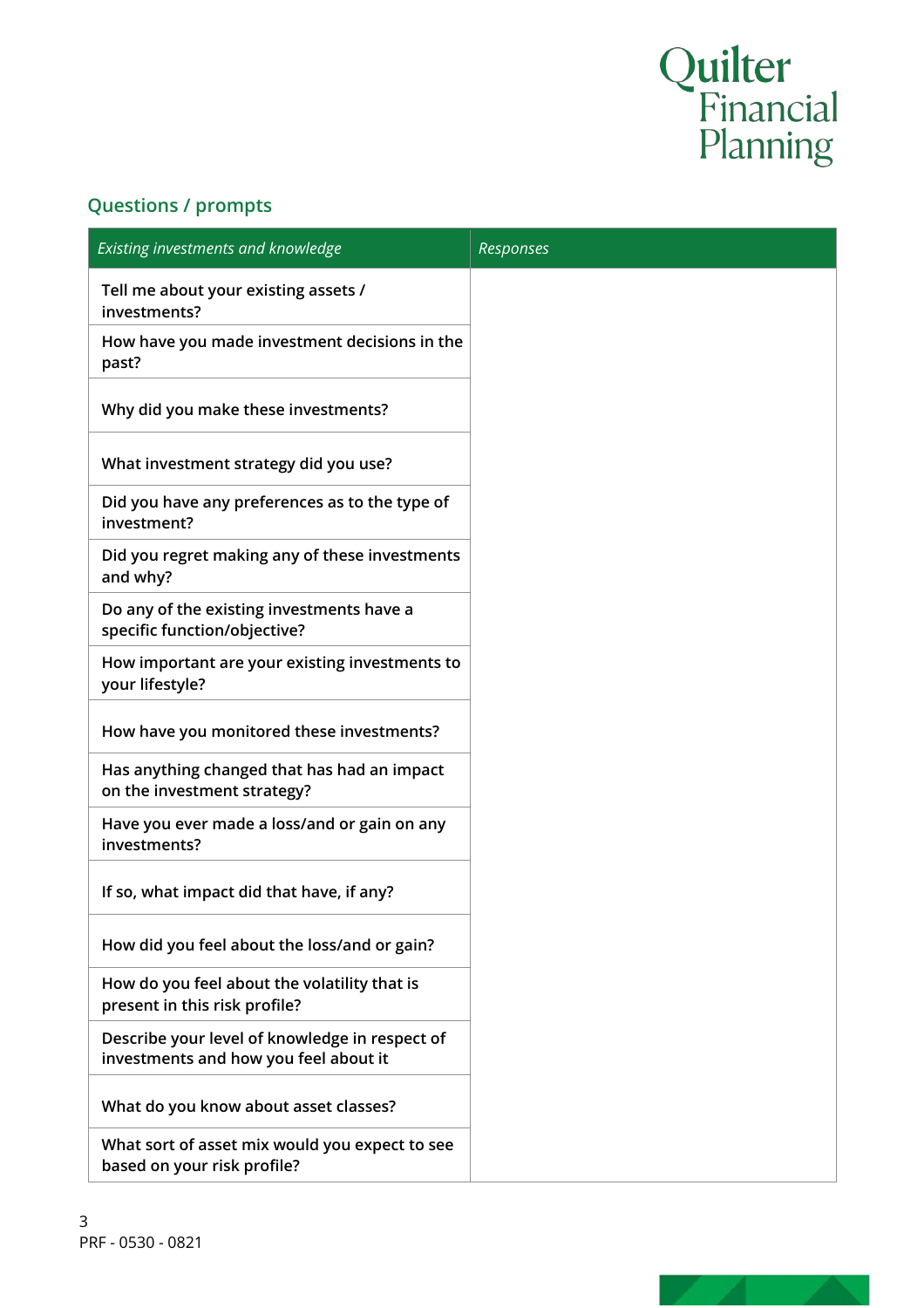# Quilter<br>Financial<br>Planning

# **Capacity for loss discussion**

| Funding emergencies / other debts / regular<br>savings                                | Responses |
|---------------------------------------------------------------------------------------|-----------|
| How would you fund financial emergencies?                                             |           |
| How robust is that solution?                                                          |           |
| Is this an adequate emergency fund?                                                   |           |
| Are there any debts that should be cleared<br>before any regular savings/investments? |           |
| Can you/do you save regularly?                                                        |           |
| What is the purpose of this investment/saving for<br>and what is the timescale?       |           |
| How important is this to you?                                                         |           |

| <b>Future</b>                                                                                                                                 | Responses |
|-----------------------------------------------------------------------------------------------------------------------------------------------|-----------|
| What is the maximum fall in the value from this<br>investment that you are willing to accept?                                                 |           |
| If you got back less than you invested what<br>impact would that have?                                                                        |           |
| How would that impact on your standard of<br>living?                                                                                          |           |
| If the investment didn't achieve the expected<br>income requirements/ capital requirements how<br>would that affect your financial situation? |           |
| Other                                                                                                                                         |           |

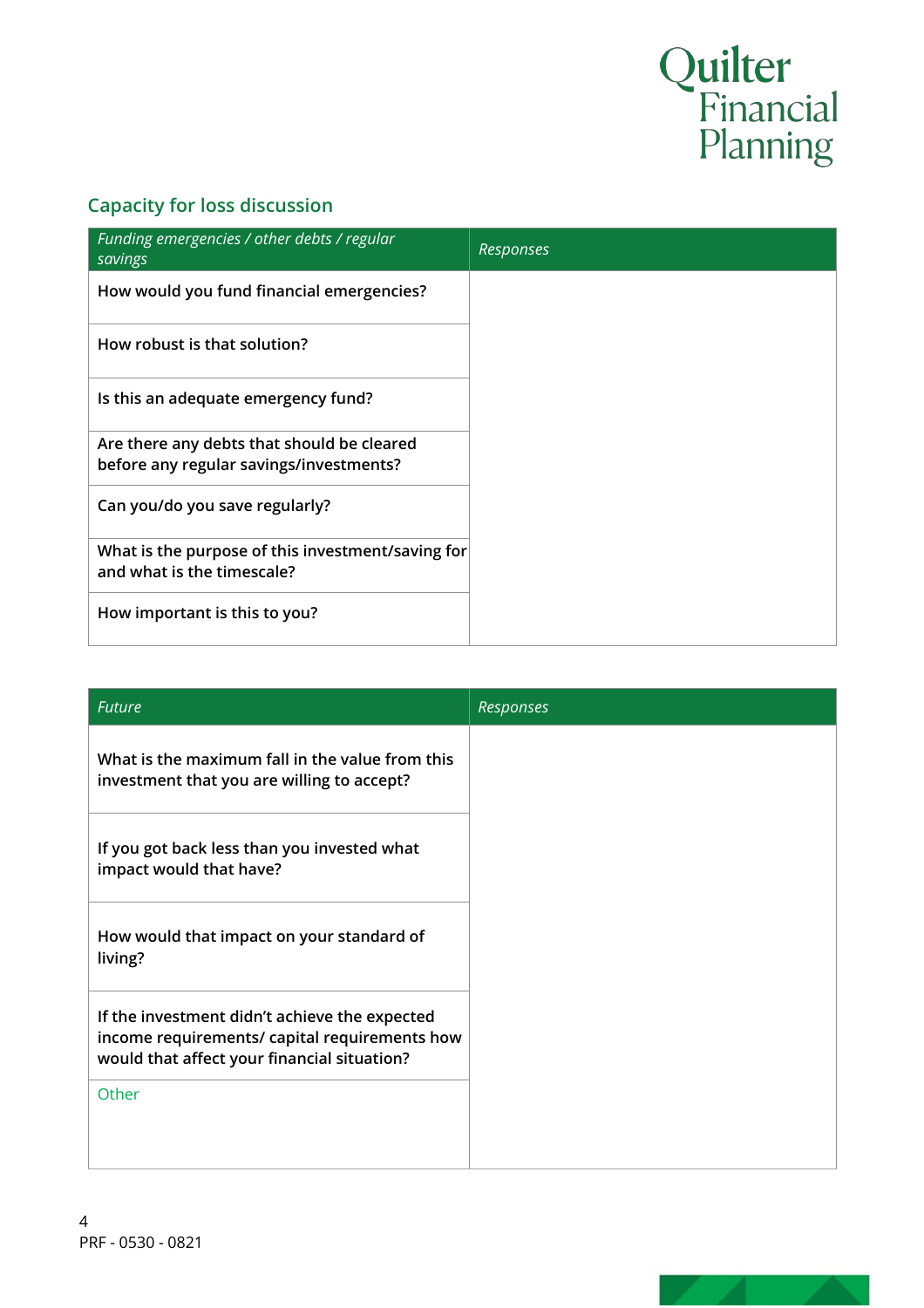# Quilter<br>Financial<br>Planning

| What is your investment horizon?                                                                                             |  |
|------------------------------------------------------------------------------------------------------------------------------|--|
| How high is your income relative to your spending<br>needs?                                                                  |  |
| What is the value of your assets (housing;<br>investments; business etc) relative to your liabilities<br>and spending needs? |  |
| How easy would it be for you to reduce the amount<br>you spend?                                                              |  |
| How flexible is your intended retirement date?                                                                               |  |
| Will you be supported financially by a spouse or<br>other family member if circumstances require?                            |  |